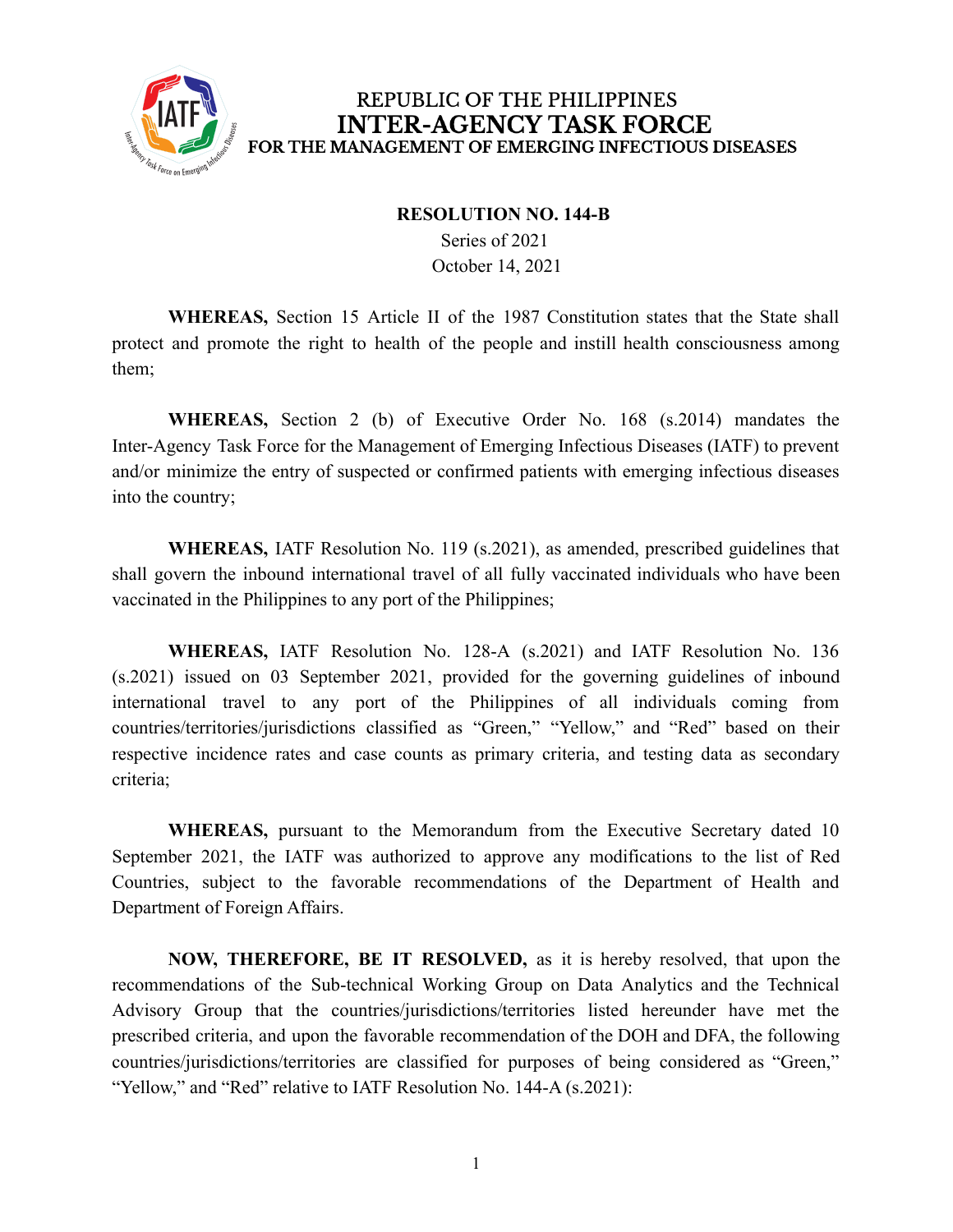

# REPUBLIC OF THE PHILIPPINES INTER-AGENCY TASK FORCE<br>FOR THE MANAGEMENT OF EMERGING INFECTIOUS DISEASES

| <b>GREEN LIST</b>                                            |                                       |                                                          |
|--------------------------------------------------------------|---------------------------------------|----------------------------------------------------------|
| Algeria                                                      | American Samoa                        | <b>Bhutan</b>                                            |
| <b>Burkina Faso</b>                                          | Cameroon                              | Cayman Islands                                           |
| Chad                                                         | China (mainland)                      | Comoros                                                  |
| Republic of the Congo                                        | Cook Islands                          | Eritrea                                                  |
| <b>Falkland Islands (Malvinas)</b>                           | Gibraltar                             | Hong Kong (Special<br>Administrative Region of<br>China) |
| Kiribati                                                     | Madagascar                            | Mali                                                     |
| Marshall Islands                                             | <b>Federated States of Micronesia</b> | Montserrat                                               |
| Nauru                                                        | New Zealand                           | Nicaragua                                                |
| Niger                                                        | Niue                                  | North Korea                                              |
| Northern Mariana Islands                                     | Palau                                 | Poland                                                   |
| Saba (Special Municipality of<br>the Kingdom of Netherlands) | Saint Helena                          | Saint Pierre and Miquelon                                |
| Samoa                                                        | Sierra Leone                          | <b>Sint Eustatius</b>                                    |
| Solomon Islands                                              | Sudan                                 | Syria                                                    |
| Taiwan                                                       | Tajikistan                            | Tanzania                                                 |
| Tokelau                                                      | Tonga                                 | Turkmenistan                                             |
| Tuvalu                                                       | Uzbekistan                            | Vanuatu                                                  |
| Yemen                                                        |                                       |                                                          |

# **RED LIST** Romania

## **YELLOW LIST**

*All other countries/territories/jurisdictions not otherwise listed hereinabove*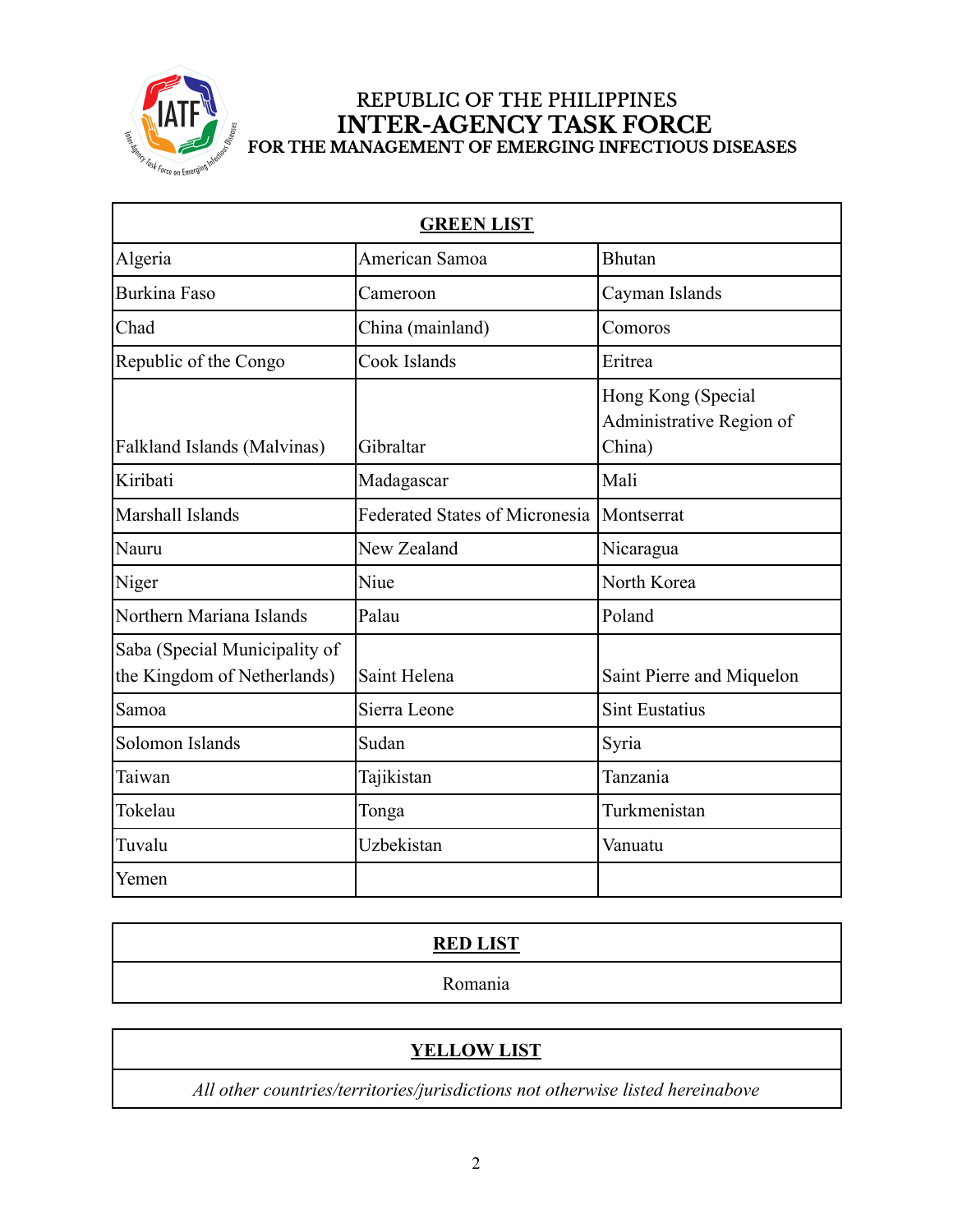

### REPUBLIC OF THE PHILIPPINES **INTER-AGENCY TASK FORCE** FOR THE MANAGEMENT OF EMERGING INFECTIOUS DISEASES

**RESOLVED FURTHER,** that classification of "Green," "Yellow," and "Red" shall be effective from 16 October 2021 until 31 October 2021.

**RESOLVED FINALLY,** that the Chairperson and the Co-Chairperson shall be duly authorized to sign this Resolution for and on behalf of the Inter-Agency Task Force.

**APPROVED** during the 144th Inter-Agency Task Force Meeting, as reflected in the minutes of the meeting, held this October 14, 2021, via video conference**.**

**T. DUQUE III** Secretary, Department of Health IATF Chairperson

**KARLO ALEXEI B. NOGRALES** Secretary, Office of the Cabinet Secretariat IATF Co-Chairperson